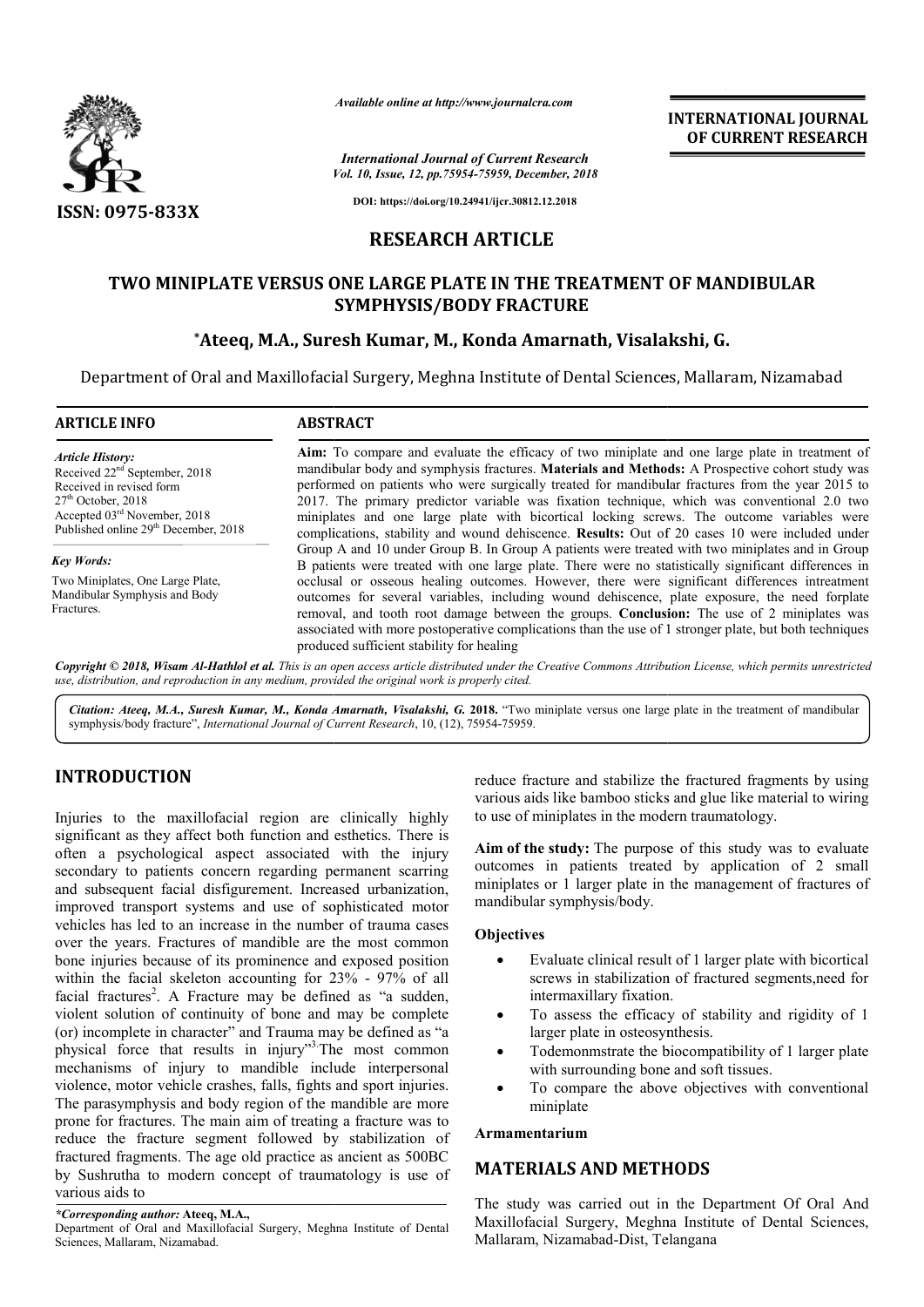

**Fig. 1. Aramamentarium**



**Fig. 2. Bicortical Locking Plate**



**Fig. 3. Conventional stainless steel mini plates**

The study was designed to compare "2 bone plating methods for fractures of mandibular symphysis/body".

# **Inclusion Criteria**

- Simple (linear, non-comminuted) fracture of symphysis and body of the mandible.
- Tooth present in area of fracture.
- No post-operative intermaxillary fixation required

# **Exclusion Criteria**

- Severely infected fractures with large hematoma.
- Grossly comminuted fractures with extensive damage of fractured bony segments.

Medically compromised patients.

**Sample Size:- 20** patients divided in two groups.

**Group A:-** 10 Patients were treated for fracture of mandibular symphysis/body with conventional stainless steel miniplates.

**Group B:-** 10 Patients were treated for fracture of mandibular symphysis/body using stainless steel large plate with bicortical locking screws.

**Surgical technique:-**Patients were operated under anesthesia (General/Local). Strict asepsis was followed.

**Intra-oral approach** was used in majority of cases Extraorallyeither Submental (or) Submandibular (or) Existing laceration/incision was placed. Blunt dissection was performed, periosteum was incised leading to exposure of fractured fragments. Anatomical reduction of fracture fragments was done followed by intermaxillary fixation with the help of tie wires. Bone plates were placed along the lines of osteosyntesis as described by champy. Fixation in GROUP-A patients was done using conventional stainless steel miniplates 2 in no.and fixation in GROUP-B was done using stainless steel large plate with bicortical screws. After bone plate fixation intermaxillary fixation was released and occlusion checked,soft tissue closure done in layers. Patients were followed up for evaluation of parameters at  $1<sup>st</sup>,7<sup>th</sup>,30<sup>th</sup>$  and 90<sup>th</sup> day.

# **Parameters used for evaluation:**

The parameters used were

## **Grading system for various parameters:**

# **Clinical parameters**

# **Stability of occlusion**

- Satisfactory no gap between upper and lower first molar.
- Mildly deranged gap of 1-2 mm between upper and lower first molar.
- Deranged gap more than 2mm between upper and lower first molar.

## **Mobility of fracture fragments**

- Stable no movements of fragments.
- Unstable movement of fragments present.

## **Wound dehiscence**

- Absent.
- Present

## **Infection**

- Absent.
- Present

## **Damage to tooth roots**

- absent
- present

## **Neurological deficit scale**

- absent.
- present.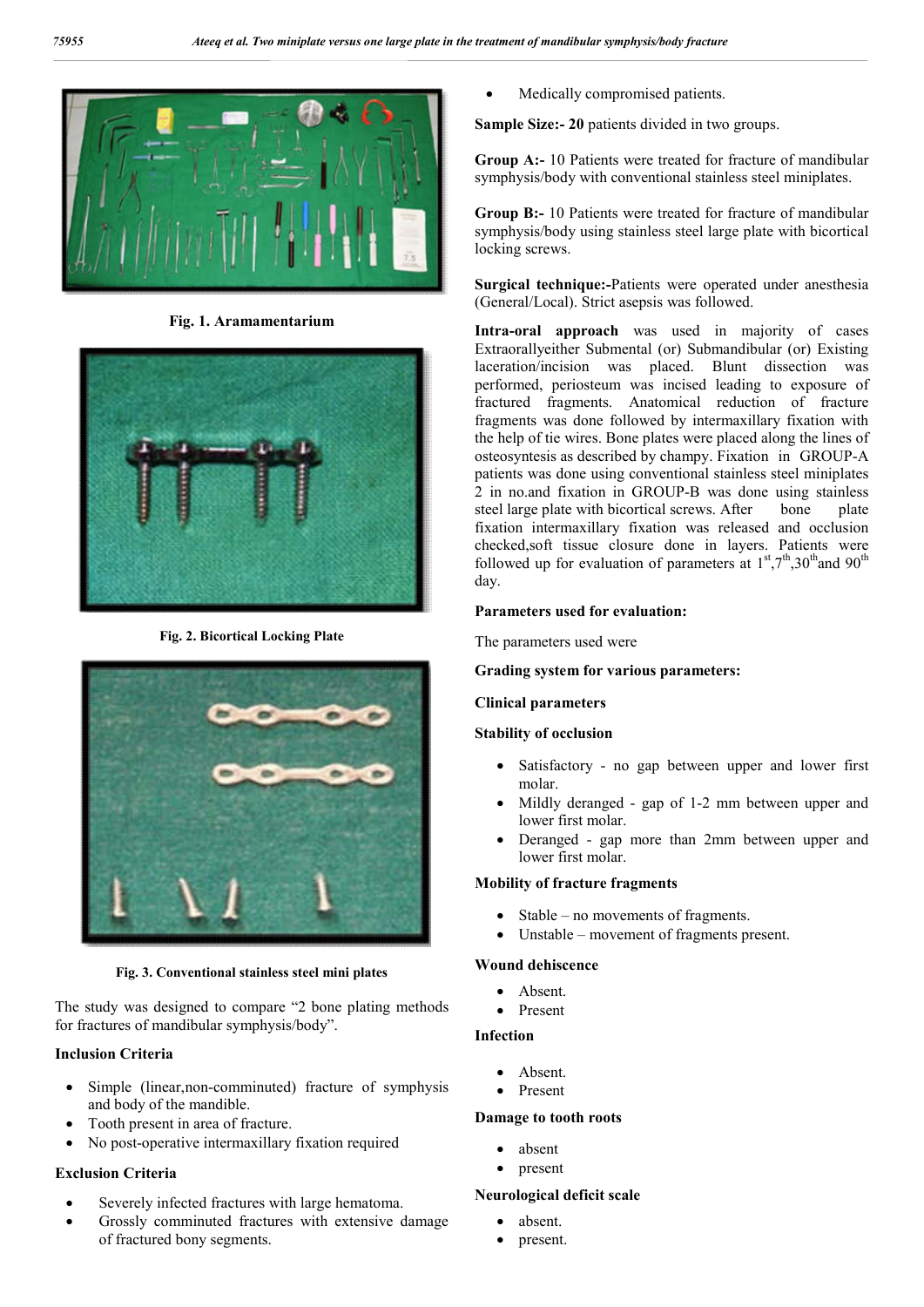

**Fig. 4. Pre Operative Radiograph**





**Fig. 5. Exposure of fracture site Fig.6 Fixation using bicortical locking plate**



**Fig. 7. Post operative occlusion Fig. 8. Post operative occlusion**



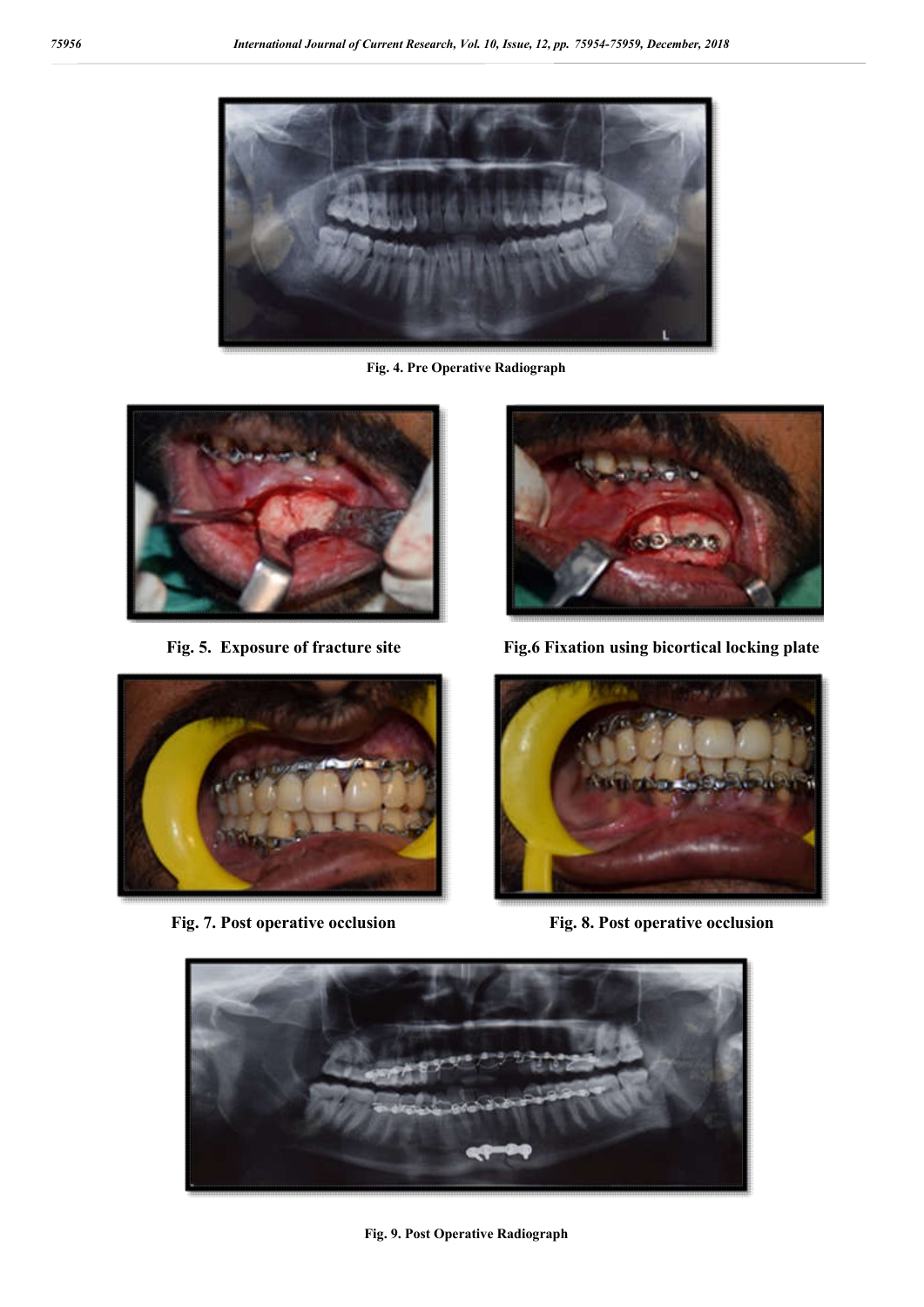## **Table 1. Clinical parameters compared**

| Clinical parameters             | Radiographic parameters                    |
|---------------------------------|--------------------------------------------|
| Infection                       | Displacement of fracture fragments         |
| Wound dehiscence                | Plate fracture at different time intervals |
| Damage to tooth roots           |                                            |
| Stability of fractured segments |                                            |
| Malocclusion                    |                                            |
| Neurologic deficit              |                                            |
| Exposure of bone plates         |                                            |

### **Table 2. Stability of occlusion**

| Stability of<br>occlusion | Pre-Operatively      |                   | $\frac{\text{st}}{\text{day}}$<br>Post-Op |              | $\frac{1}{2}$ <sup>th</sup> Day<br>post-op |              | $\overline{30}^{\text{th}}$ Day post-op |              | $90th$ Day post-op |              |  |
|---------------------------|----------------------|-------------------|-------------------------------------------|--------------|--------------------------------------------|--------------|-----------------------------------------|--------------|--------------------|--------------|--|
|                           | Severely<br>Deranged | Mildly<br>Derange | Mildly<br>Deranged                        | Satisfactory | Mildly<br>Deranged                         | Satisfactory | Mildly<br>Deranged                      | Satisfactory | Mildly<br>Deranged | Satisfactory |  |
| Group-A                   | 05                   | 05                | 03                                        | 07           |                                            |              |                                         | 10           |                    | 10           |  |
| Group-B                   | 07                   | 03                | - 07                                      | 03           | 03                                         | 07           |                                         | 10           |                    | 10           |  |
| Total                     | 12                   | -08               | 10                                        | 10           | 04                                         | 16           |                                         | 20           |                    | 20           |  |

#### **Table 3. Mobility of fracture segmment**

| Mobility            | Pre-operatively |        | Dav Post-OP<br>18. |        | $7th$ Dav Post-OP |        | $30th$ Day Post-OP |        | 90 <sup>th</sup> Day Post-OP |        |
|---------------------|-----------------|--------|--------------------|--------|-------------------|--------|--------------------|--------|------------------------------|--------|
| of Fracture Segment | Present         | Absent | Present            | Absent | Present           | Absent | Present            | Absent | Present                      | Absent |
| Group-A             | 08              | UZ     | 01                 | 09     |                   | 10     |                    |        |                              |        |
| Group- B            | 08              | UZ     | 01                 | 09     |                   | 10     |                    | 10     |                              |        |
| <b>TOTAL</b>        | 16              | U4     | 02                 | 18.    |                   | 20     |                    | 20     |                              | 20     |

Wound dehiscence (W.D)

Infection (I)

Neurological deficit (N.D)

### **Table 4. . Wound dehisence, infection and neurological defecit**

| W.D INF.<br>N.D | Pre-Operatively          |   | Post-OP<br>Day.<br>151   |           | $7th$ Day Post-OP |              |     | 30 <sup>th</sup><br>Post-OP<br>Dav. |    |                          | 90 <sup>th</sup><br>Day Post-OP |                |                          |                          |                          |
|-----------------|--------------------------|---|--------------------------|-----------|-------------------|--------------|-----|-------------------------------------|----|--------------------------|---------------------------------|----------------|--------------------------|--------------------------|--------------------------|
|                 | W.D                      |   | N.D                      | W.<br>V.L |                   | $\mathbf{M}$ | W.D |                                     |    | W.D                      |                                 | N.D            | W.D                      |                          | N.D                      |
| <b>GROUP-A</b>  | $\overline{\phantom{0}}$ | - | 05                       |           | -                 | 05           | -   |                                     | 04 | $\overline{\phantom{a}}$ | -                               | -              | $\overline{\phantom{a}}$ | -                        | -                        |
| <b>GROUP-B</b>  |                          | - | 07                       |           | -                 | $\sim$       |     |                                     | 06 | -                        | -                               | Λ1<br>UΙ       |                          | $\overline{\phantom{a}}$ | $\overline{\phantom{a}}$ |
| <b>TOTAL</b>    | -                        | - | $\sim$<br>$\overline{1}$ |           | -                 | -<br>. .     |     |                                     | 10 | $\overline{\phantom{a}}$ |                                 | 0 <sub>1</sub> | $\overline{\phantom{a}}$ | $\overline{\phantom{a}}$ | -                        |

Wound dehiscence (W.D)

Infection (I)

Neurological deficit (N.D)

#### **Table 5. Exposure of bone plate**

| <b>Exposure of Bone Plate</b> | Pre-Operatively |        | $\mathrm{d}$ <sup>1 st</sup> day |        | $7th$ Day |        | 30 <sup>th</sup><br>Dav |        | $90^{t0h}$<br>Dav |               |
|-------------------------------|-----------------|--------|----------------------------------|--------|-----------|--------|-------------------------|--------|-------------------|---------------|
|                               | Present         | Absent | Present                          | Absent | Present   | Absent | Present                 | Absent | Present           | Absent        |
| Group-A                       |                 |        |                                  | 10     |           | 10     | -                       | 10     | ۰                 | 10<br>1 V     |
| Group-B                       | $\sim$          |        |                                  | 10     |           | 10     | -                       | 10     | -                 | $\sim$<br>1 U |
| Total                         | -               |        | $\overline{\phantom{a}}$         | 20     |           | 20     |                         | 20     | -                 | 20            |

RADIOLOGICAL PARAMETERS

#### **Table. 6. Tooth In Fracture Line**

| Tooth in a line of fracture | GROUP-A | <b>GROUP-B</b> |
|-----------------------------|---------|----------------|
| Present                     | 04      | 06             |
| Absent                      | 06      | 04             |
| Total                       | 10      | 10             |

#### **Table 7. Displacement of fracture segments**

| Displacement   | Pre-Operatively |          | Day Post-OP<br>51 |             | $7th$ Day Post-OP |             | 30 <sup>th</sup> Day Post-OP |             | 90 <sup>th</sup> Day Post-OP |             |
|----------------|-----------------|----------|-------------------|-------------|-------------------|-------------|------------------------------|-------------|------------------------------|-------------|
| Fracture<br>0t | Severely        | Displace | Displaced         | Undisplaced | Displaced         | Undisplaced | Displaced                    | Undisplaced | Displaced                    | Undisplaced |
| Segments       | displaced       |          |                   |             |                   |             |                              |             |                              |             |
| Group-A        | 05              | 05       | 0 <sub>1</sub>    | 09          |                   | 10          |                              | 10          |                              | 10          |
| Group- B       | 07              | 03       | 03                | 07          | $\overline{0}$    | 09          |                              | 1Ο          |                              |             |
| Total          | . .             | 08       | 04                |             | 01                |             |                              | 20          |                              | 20          |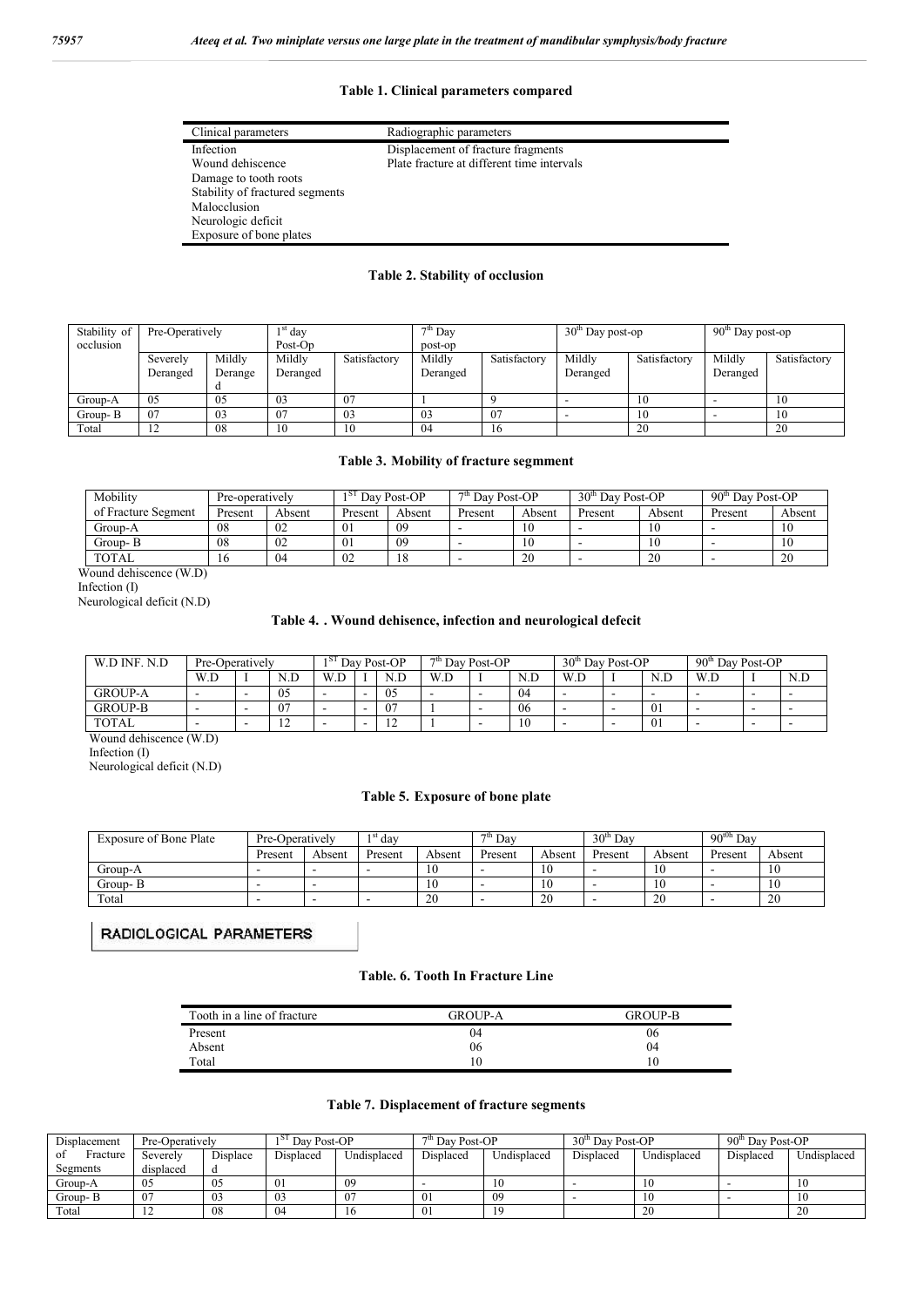## **Exposure of bone plate (at different time intervals)**

- absent
- present

#### **Radiographic Parameters**

#### **Displacement of fracture segments**

- Undisplaced
- Displaced (less than 5 mm)
- Severely displaced (greater than 5 mm)

#### **Plate fracture at different time interval (IMPLANT FAILURE)**

- Absent.
- Present

## **RESULTS**

#### **Clinical Parameters**

**Stability of Occlusion:** Occlusion of the patient was evaluated preoperatively and post operatively  $1^{st}$ ,  $7^{th}$ ,  $30^{th}$  and  $90^{th}$  day.

**Mobility of fracture fragments:** Comparison between both the groups with respect to mobility of fracture fragments at the time interval pre-operative and post operatively  $1^{st}$ ,  $7^{th}$ ,  $30^{th}$  and 90<sup>th</sup> day.

#### **Wound Dehiscence**

#### **Infection (mal union/non-union)**

**Neurological deficit:** Comparison between both the groups with respect to Wound Dehiscence, Infection, Neurological Deficit at the time interval pre-operative and post operatively  $1<sup>st</sup>$ ,7<sup>th</sup>,30<sup>th</sup> and 90<sup>th</sup> day.

Tooth in a line of fracture: Comparison between both the groups for Tooth in the line of fracture pre-operatively.

**Displacement of fracture segments:** Comparison between both the groups for Displacement Of Fracture Segments at the both the groups for Displacement Of Fracture Segments at the time interval pre-operative and post operatively  $1^{\text{st}}$ ,7<sup>th</sup>,30<sup>th</sup> and  $90<sup>th</sup>$  day.

Plate fracture at different time interval: Comparison between both the groups with respect to Plate Fracture at the between both the groups with respect to Plate Fracture at the time interval pre-operative and post operatively  $1<sup>st</sup>,7<sup>th</sup>,30<sup>th</sup>$  and  $90<sup>th</sup>$  day

## **DISCUSSION**

**Exposure of bone plate**<br> **Exposure of bone plate**<br> **Cooth in a line of frame frame and the definements**<br> **Exposure of bone interval pre-operatively**<br> **Exposure of bone plate**<br> **Exposure of the groups for Tooth in the l**<br> Over the past 100 years, many achievements have been made in the care of victims of Maxillofacial trauma. The main goal in the care of victims of Maxillofacial trauma. The main goal in the treatment of fracture is to restore pre injury anatomical form, with associated aesthetics and function. The goal must be accomplished by means that will produce the least form, with associated aesthetics and function. The goal must<br>be accomplished by means that will produce the least<br>disability, risk and shortest recovery period for the patient<sup>4</sup>. Two schools of thought emerged. The first, proposed by the AO=ASIF (Arbeitsgemeinschaft fur Osteosyn the AO=ASIF (Arbeitsgemeinschaft fur Osteosyn sefragen=Association for the Study of Internal Fixation), required rigid stability with strong plates and screws and compression for primary healing (Luhr, Spiessl). The other was the use of small, semirigidnoncompression plates placed along the lines of ideal osteosynthesis on the mandible (Champy, Michelet). Both systems have produced good clinical results, though the use of smaller plates is currently more popular<sup>5</sup>. Champy performed a series of experiments with miniplate that delineated "ideal lines of osteosynthesis" within the mandible. Plates placed along these lines were thought to provide optimal fixation and stability. Ideal plate placement for angle fractures was along the superior border of the mandible above or just below the superior oblique ridge. of Internal Fixation),<br>plates and screws and<br>thr, Spiessl). The other the use of small, semirigidnoncompression plates<br>g the lines of ideal osteosynthesis on the many, Michelet). Both systems have produced<br>cal results, though the use of smaller plates is cu<br>popular<sup>5</sup>. Champy performed a se **Example 12. pp. 75954-75959, December, 2018**<br> **Postric of bone plate**<br> **Postric of bone plate**<br> **Postric of fracture:** Comparistic the groups for Tooth in the line of fracture pregnents:<br>
the groups for Displacement Of Fr

#### **Table 8. Plate fracture**

| Plate fracture | Pre-Operatively |        | Dav     |        | $7^{\text{th}}$ Day |        | 30 <sup>th</sup><br>Dav |        | $90^{t0h}$<br>Dav |        |
|----------------|-----------------|--------|---------|--------|---------------------|--------|-------------------------|--------|-------------------|--------|
|                | Present         | Absent | Present | Absent | Present             | Absent | Present                 | Absent | Present           | Absent |
| Group-A        |                 |        | -       | 10     |                     | 1Ψ     | -                       | 10     |                   | 1 V    |
| Group- B       |                 |        |         | 10     |                     | 1Ψ     | -                       | 10     |                   |        |
| Total          |                 |        |         | 20     |                     | 20     |                         | 20     |                   | 20     |



**Fig . 10. Post operative mouth opening**



**Fig .11. Post operative mobility of fracture segment**